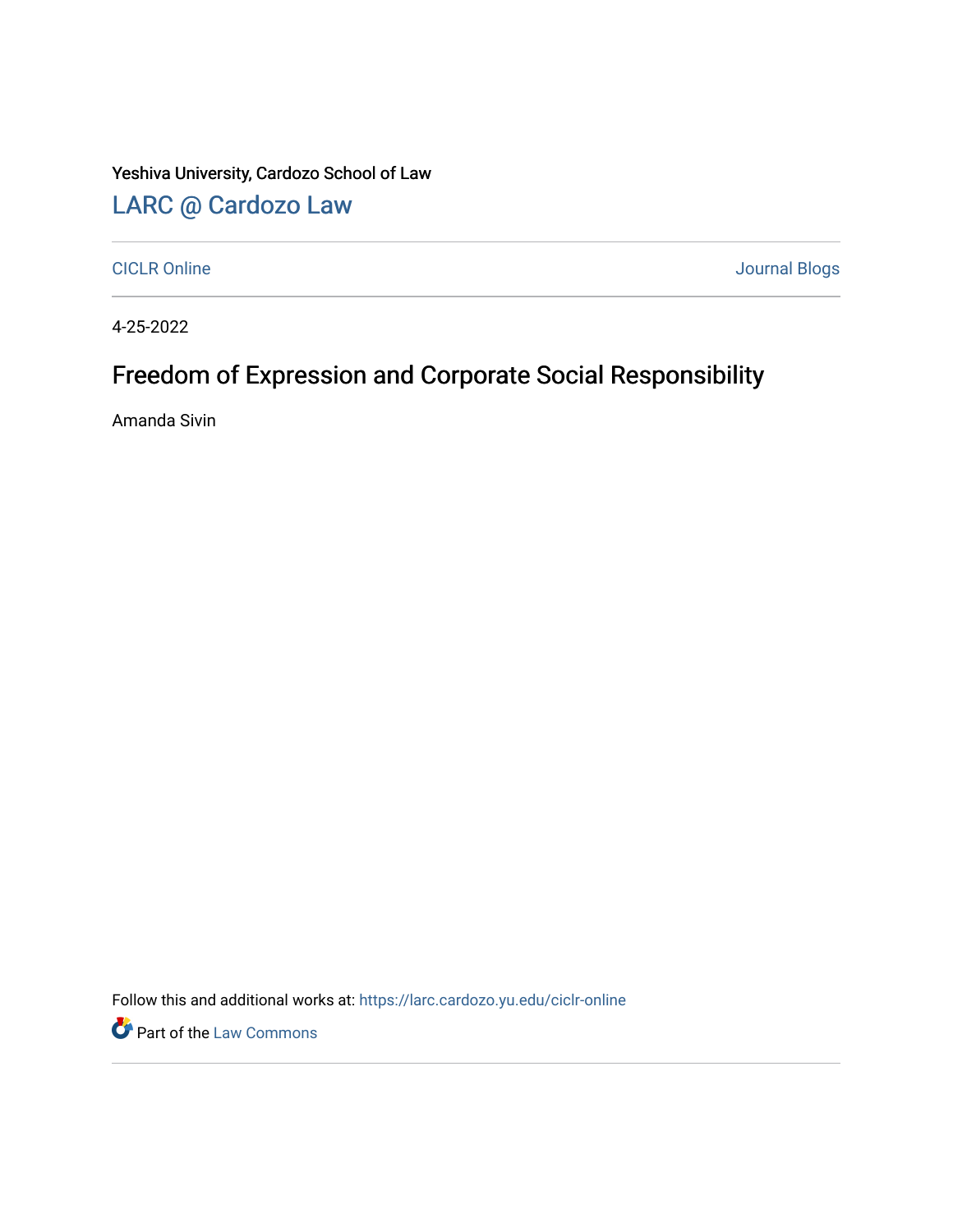## **Freedom of Expression and Corporate Social Responsibility**

*By: Amanda Sivin*



The international governance of freedom of speech involves a few moving parts: The UN Guiding Principles on Corporate Responsibility (UNGPs), the International Covenant on Civil and Political Rights (ICCPR), governments who legislate on restricting speech, and companies who are tasked with reconciling the conflicting directions of the three sources. [1] The UNGPs direct companies to adhere to international human rights standards governing freedom of speech, and the ICCPR provides that international human rights standard.[2] Though the ICCPR is directed to ratifying governments who implement laws to restrict speech rather than companies, as stated by many scholars, the ICCPR is most prominent standard and is the international human rights standard that companies should abide by per the UNGPS direction.[3]Additionally, it is this standard companies should have in mind when a government enacts a misinformation law that heavily restricts freedom of expression.[4] However, the UNGPs are not a legally binding framework and the U.S. government has only encouraged, not mandated, their implementation.[5] The lack of influential enforcement is one of the framework's major pitfalls, which may call for change.

The U.S. government continuously encourages American companies to implement the corporate responsibility standards set forth in the United Nations (UN) Guiding Principles on Business & Human Rights (UNGPs).[6] In fact, they urge companies to treat the UNGPs as a floor rather than a ceiling in their operations.[7] This is because many companies have human-rights impacts on at least half of the world's population.[8] Furthermore, for example, because social media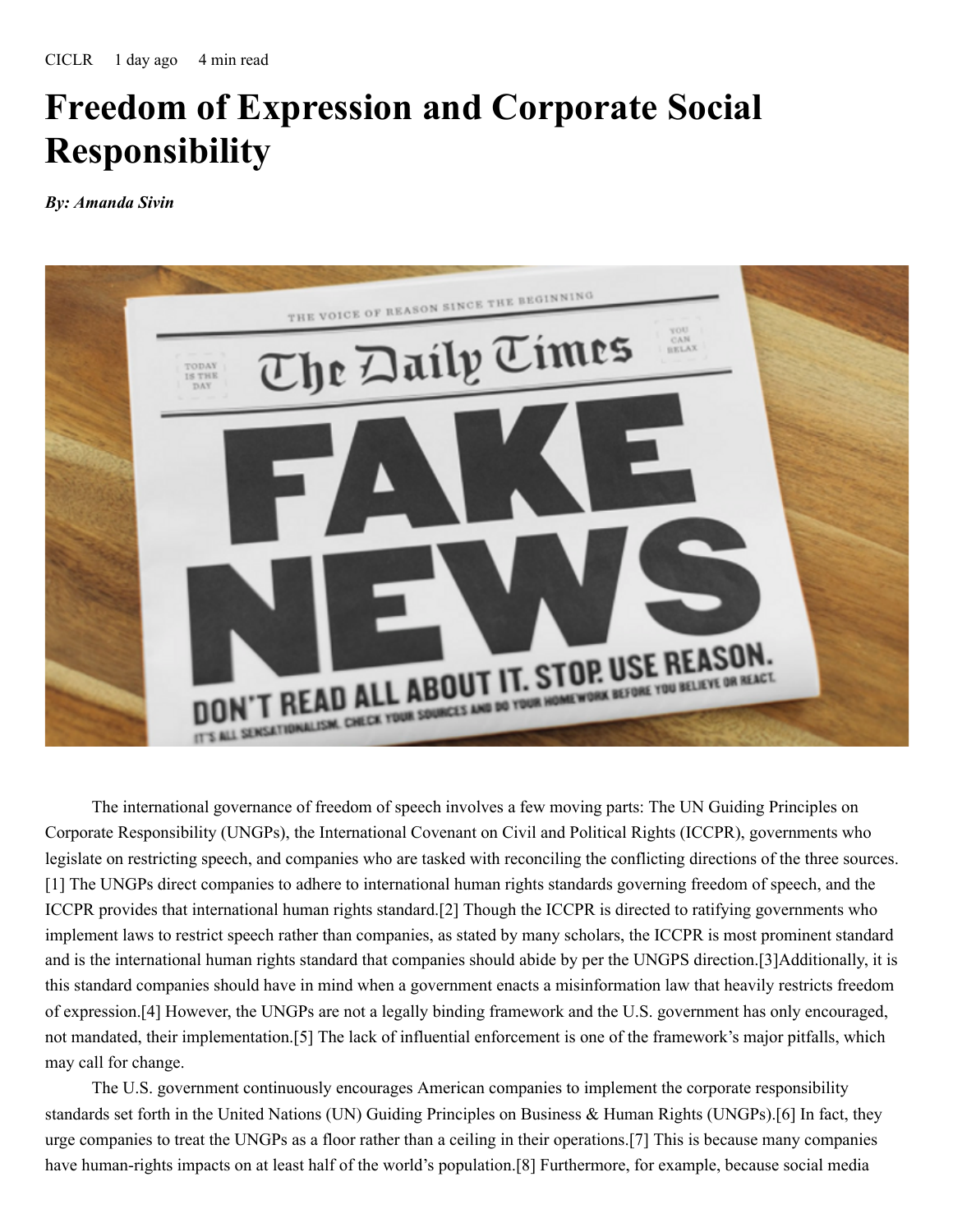companies impact what people can write, say, and read, the companies possess a "transnational power and influence that sets the companies apart from any other private enterprise."[9] The UNGPs state that companies have a "responsibility to respect human rights," in which companies should (1) avoid "infringing the human rights of others" and (2) address "adverse human rights impacts with which they are involved."[10]

Under the UNGPs' corporate responsibility framework, companies are called on to proactively engage in various measures to ensure their activities protect human rights.[11] To begin, companies are expected to adopt human rights policies that implement the UNGPs, hire qualified staff to implement the policies, and engage with community stakeholders to learn about potential human rights impacts.[12] Furthermore, companies are urged to conduct due diligence to determine the human rights risks of their operations, deploy strategies to avoid undermining human rights, and communicate publicly when addressing a potential harm or human rights infringement.[13] However, when companies are in a situation where national law is inconsistent with international human rights law standards, companies are not supposed to violate local law.[14] Rather, they are expected to actively seek paths to avoid infringing on human rights.[15] As the UNGPs emphasize, companies are held accountable to "know and show," meaning companies must know their potential human rights impacts and show what they are doing about it.[16]

Some say that we can trust companies to abide by the international human rights scheme absent legal enforcement.[17] The trajectory of the business and human rights movement has been positive as companies are increasingly undertaking measures to align their operations with international human rights standards on a voluntary basis.[18] However, companies are revenue focused machines. Unless enforcing the human rights regime will drive up profits in the most efficient way, companies will not do it while not legally bound. I call upon thinkers and researchers to inquire as to what enforcement regime is appropriate. Should the ICCPR be somehow written into law along with the UNGPs?[19] Should the UN be able to fine certain companies that don't know and show"[20] their cooperation with the international human rights scheme for free speech? The system in place is a strong one with clear responsibilities, so the only thing left to brainstorm is a proper legally binding enforcement scheme.

## Amanda Sivin is a 2L at Cardozo School of Law. Before law school, she majored in Psychology and Sociology at the *University of Michigan.*

[1] Evelyn Mary Aswad, The Future of Freedom of Expression Online, 17 duke l. tech. rev. 26, 39-40 (2018). [2] *Id.*

[3] GLOBAL NETWORK INITIATIVE, https://globalnetworkinitiative.org/ (last visited October 22, 2021). *[4] Id.*

[5] A*swad*, supra note 1.

[6] *See, e.g.*, U.S. DEP'T OF STATE, RESPONSIBLE BUSINESS CONDUCT: FIRST NATIONAL ACTION PLAN FOR THE UNITED STATES OF AMERICA 17 (2016), https://2009-2017.state.gov/documents/organization/265918.pdf [https://perma.cc/AWL5-8EVB]

[7] U.S. DEP'T OF STATE BUREAU OF DEMOCRACY, HUMAN RIGHTS, AND LABOR, U.S. GOVERNMENT APPROACH ON BUSINESS AND HUMAN RIGHTS 4 (2013),

https://photos.state.gov/libraries/korea/49271/july\_2013/dwoa\_USG-Approach-on-Business-and-Human-RightsupdatedJune2013.pdf [https://perma.cc/9QEX-X4YT]

[8] Simon Kemp, Digital 2020: 3.8 Billion People Use Social Media, WE ARE SOCIAL (Jan. 30, 2020),

https://wearesocial.com/blog/2020/01/digital-2020-3-8-billion-people-use-social-media [https://perma.cc/42YE-HBLQ].

[9] Susan Benesch, *But Facebook's Not a County: How to Interpret Human Rights Law for Social Media* Companies, yale l.j. on reg.2020.

[10] Human Rights Council Res. 17/4, U.N. Doc. A/HRC/RES/17/4 (July 6, 2011); John Ruggie (Special Representative of